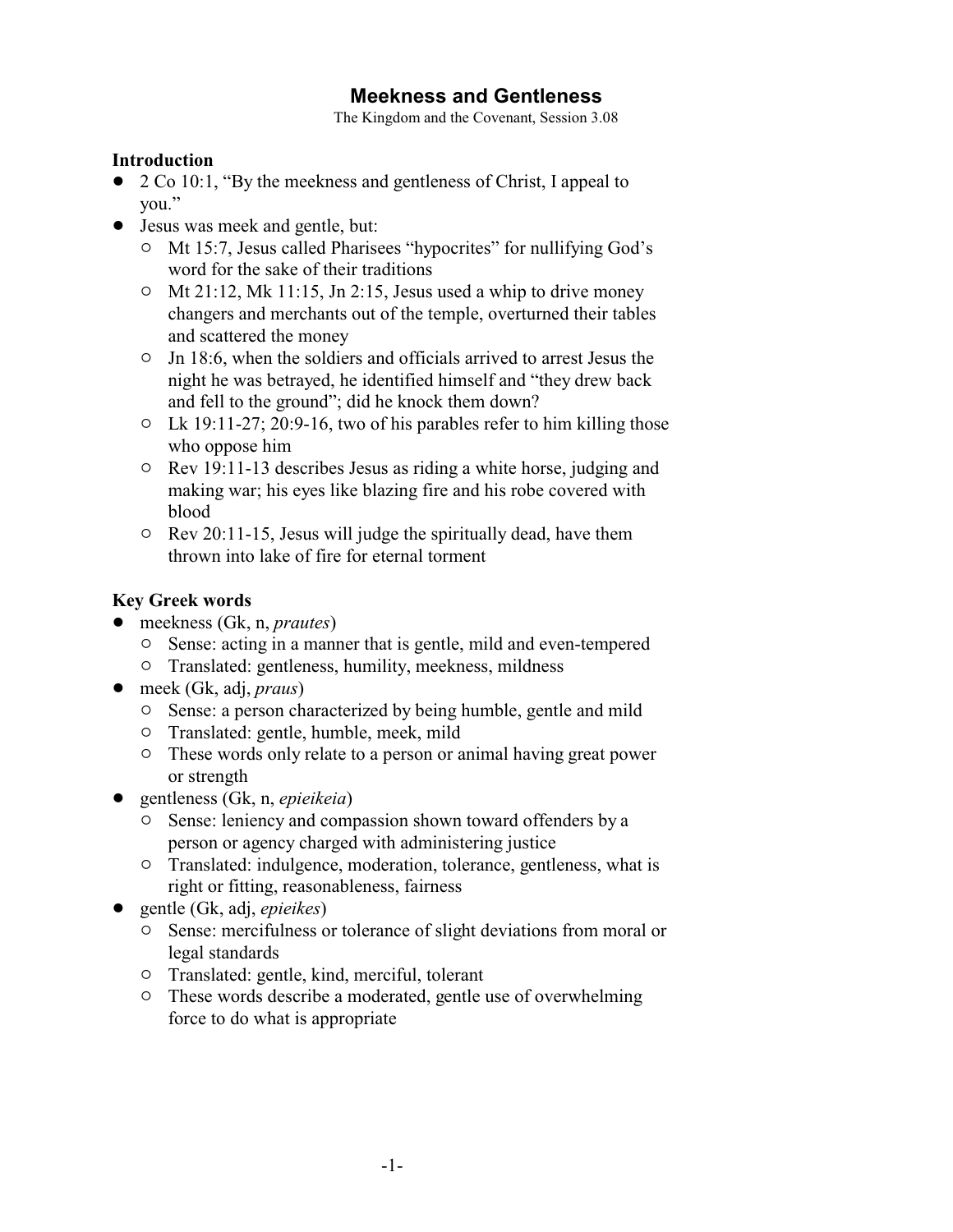#### **Jesus, our example**

- ! His meekness and gentleness on earth were expressions of his true nature
- Mt 11:29, "I am gentle and humble in heart"
	- " "gentle" (Gk, adj, *praus*)
	- <sup>o</sup> "humble" (Gk, adj, *tapeinos*): marked by meekness or modesty; not arrogant or prideful
- You and I are to become increasingly like him
	- $\circ$  Mt 3:17, "And a voice from heaven said, 'This is my Son, whom I love; with him I am well pleased.'"
	- <sup>o</sup> 1 Jn 3:2, "Dear friends, now we are children of God."
	- $\circ$  Eph 1:20, God "raised [Jesus] from the dead and seated him at his right hand in the heavenly realms."
	- $\circ$  Eph 2:6, "And God raised us up with Christ and seated us with him in the heavenly realms in Christ Jesus."
	- $\circ$  Mt 3:16, "As soon as Jesus was baptized, he went up out of the water. At that moment heaven was opened, and he saw the Spirit of God descending like a dove and lighting on him."
	- <sup>o</sup> 1 Co 6:19, "Do you not know that your body is a temple of the Holy Spirit, who is in you, whom you have received from God?"
	- $\circ$  You and I are children of God like Jesus, seated with him in heaven and empowered by the same Holy Spirit. Isn't it time we began acting like Jesus?

### **Our meekness**

- ! Mt 5:5, "Blessed are the meek, for they will inherit the earth."
	- <sup>o</sup> "meek" (Gk, adj, *praus*) refers to someone with great power acting under control
	- $\circ$  Why do you think someone who can use great power in a controlled and fitting manner is qualified to inherit the earth in God's kingdom?
- Gal 5:22-23, "But the fruit of the Spirit is love, joy, peace, patience, kindness, goodness, faithfulness, gentleness and self-control."
	- " "gentleness" (Gk, n, *prautes*)
	- $\circ$  The fruit of whose spirit?
- $\bullet$  Eph 4:1-2, <sup>1</sup> "As a prisoner for the Lord, then, I urge you to live a life worthy of the calling you have received. <sup>2</sup> Be completely humble and gentle; be patient, bearing with one another in love."
	- $\circ$  [more literal translation] "As a prisoner for the Lord, then, I urge you to live a life worthy of the calling you have received, <sup>2</sup> *with complete humility and gentleness, with patience, accepting* one another in love."
	- " "gentleness" (Gk, n, *prautes*)
	- $\circ$  If this verse urges us to do something, then we \_\_\_\_\_\_\_\_ do it and must to do it